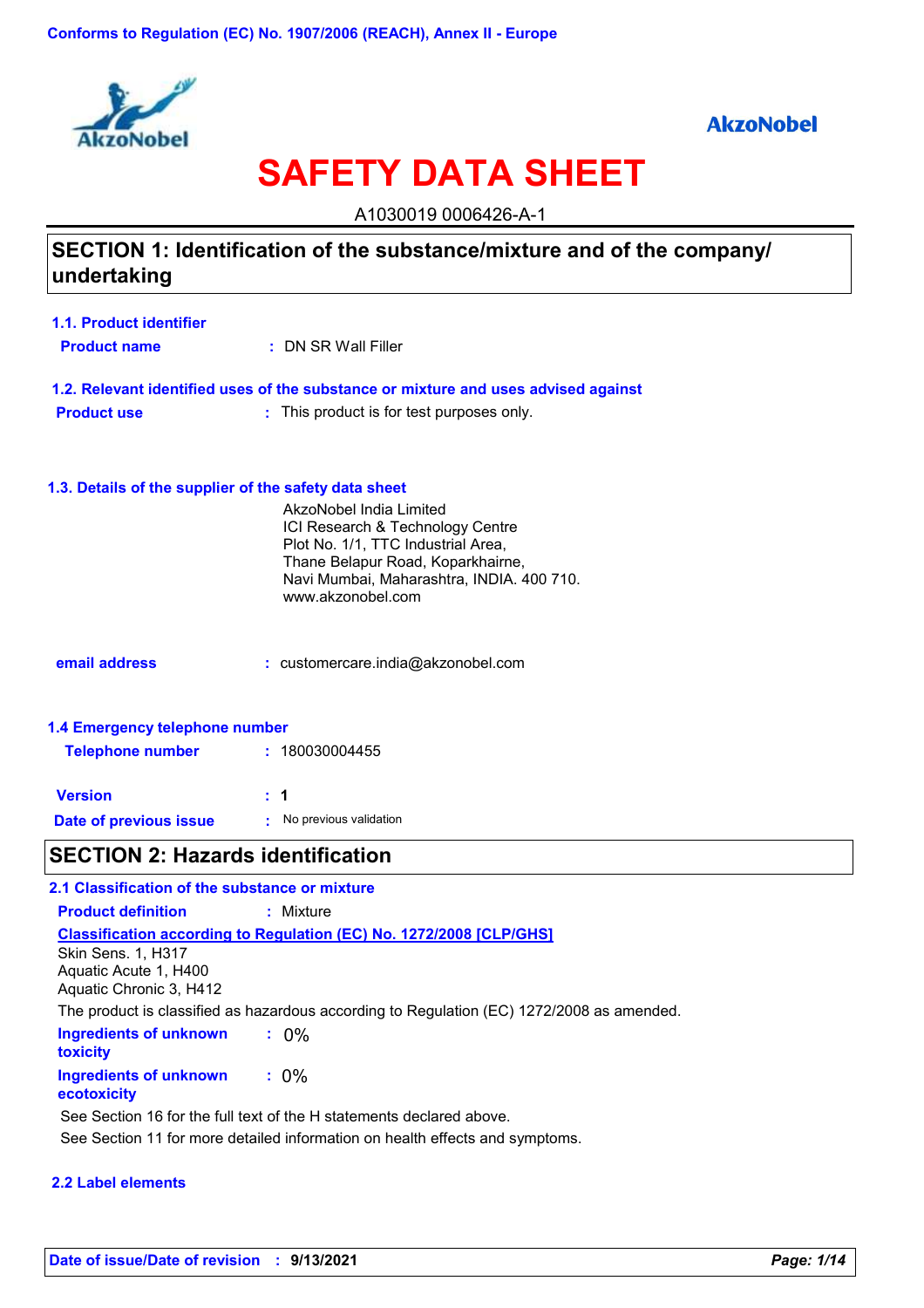## **SECTION 2: Hazards identification**

| <b>Hazard pictograms</b>                                                                                                                                        |                                                                                                                                                                                                                                                   |
|-----------------------------------------------------------------------------------------------------------------------------------------------------------------|---------------------------------------------------------------------------------------------------------------------------------------------------------------------------------------------------------------------------------------------------|
| <b>Signal word</b>                                                                                                                                              | : Warning                                                                                                                                                                                                                                         |
| <b>Hazard statements</b>                                                                                                                                        | : H317 - May cause an allergic skin reaction.<br>H410 - Very toxic to aquatic life with long lasting effects.                                                                                                                                     |
| <b>Precautionary statements</b>                                                                                                                                 |                                                                                                                                                                                                                                                   |
| <b>General</b>                                                                                                                                                  | : P102 - Keep out of reach of children.<br>P101 - If medical advice is needed, have product container or label at hand.                                                                                                                           |
| <b>Prevention</b>                                                                                                                                               | : P280 - Wear protective gloves.<br>P273 - Avoid release to the environment.<br>P261 - Avoid breathing vapour.                                                                                                                                    |
| <b>Response</b>                                                                                                                                                 | : P391 - Collect spillage.<br>P362 + P364 - Take off contaminated clothing and wash it before reuse.<br>P302 + P352 - IF ON SKIN: Wash with plenty of water.<br>P333 + P313 - If skin irritation or rash occurs: Get medical advice or attention. |
| <b>Storage</b>                                                                                                                                                  | : Not applicable.                                                                                                                                                                                                                                 |
| <b>Disposal</b>                                                                                                                                                 | : P501 - Dispose of contents and container in accordance with all local, regional,<br>national or international regulations.                                                                                                                      |
| <b>Hazardous ingredients</b>                                                                                                                                    | : methylisothiazolinone<br>1,2-benzisothiazol-3(2H)-one                                                                                                                                                                                           |
| <b>Supplemental label</b><br>elements                                                                                                                           | : Not applicable.                                                                                                                                                                                                                                 |
| <b>Annex XVII - Restrictions</b><br>on the manufacture,<br>placing on the market and<br>use of certain dangerous<br>substances, mixtures and<br><b>articles</b> | : Not applicable.                                                                                                                                                                                                                                 |
| <b>Special packaging requirements</b>                                                                                                                           |                                                                                                                                                                                                                                                   |
| <b>Containers to be fitted</b><br>with child-resistant<br>fastenings                                                                                            | : Not applicable.                                                                                                                                                                                                                                 |
| <b>Tactile warning of danger : Not applicable.</b>                                                                                                              |                                                                                                                                                                                                                                                   |
| 2.3 Other hazards                                                                                                                                               |                                                                                                                                                                                                                                                   |
| <b>Product meets the criteria</b><br>for PBT or vPvB according<br>to Regulation (EC) No.<br>1907/2006, Annex XIII                                               | : This mixture does not contain any substances that are assessed to be a PBT or a<br>vPvB.                                                                                                                                                        |
| Other hazards which do                                                                                                                                          | : None known.                                                                                                                                                                                                                                     |

**not result in classification**

### **SECTION 3: Composition/information on ingredients**

| <b>Product/ingredient name</b> | <b>Identifiers</b>                                    | $\%$  | <b>Regulation (EC) No.</b><br>1272/2008 [CLP]                                                            | <b>Type</b> |
|--------------------------------|-------------------------------------------------------|-------|----------------------------------------------------------------------------------------------------------|-------------|
| ethanediol                     | EC: 203-473-3<br>CAS: 107-21-1<br>Index: 603-027-00-1 | <1    | Acute Tox. 4, H302                                                                                       | [1] [2]     |
| pyrithione zinc                | EC: 236-671-3<br>CAS: 13463-41-7                      | < 0.1 | Acute Tox. 3, H301<br>Acute Tox. 2, H330<br>Eye Dam. 1, H318<br>Repr. 1B, H360<br><b>STOT RE 1, H372</b> | [1]         |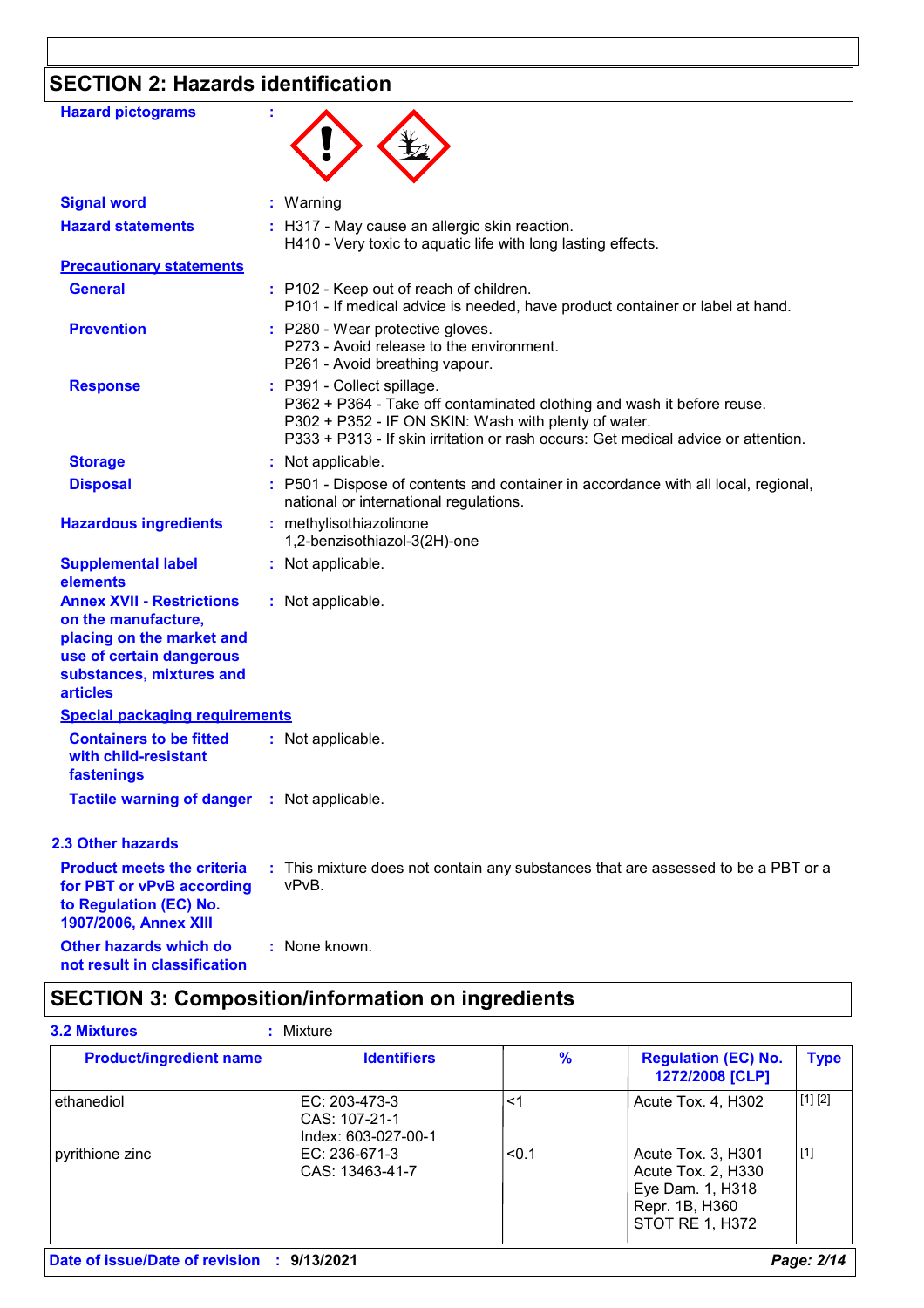| <b>SECTION 3: Composition/information on ingredients</b> |                                              |        |                                                                                                                                                                                                                                                                                        |       |
|----------------------------------------------------------|----------------------------------------------|--------|----------------------------------------------------------------------------------------------------------------------------------------------------------------------------------------------------------------------------------------------------------------------------------------|-------|
| methylisothiazolinone                                    | CAS: 2682-20-4<br>Index: self classification | < 0.01 | Aquatic Acute 1, H400<br>$(M=1000)$<br>Aquatic Chronic 1,<br>$H410 (M=10)$<br>Acute Tox. 3, H301<br>Acute Tox. 3, H311<br>Acute Tox. 2, H330<br>Skin Corr. 1B, H314<br>Skin Sens. 1A, H317<br>Aquatic Acute 1, H400<br>$(M=10)$<br>Aquatic Chronic 1,<br>$H410 (M=1)$<br><b>EUH071</b> | $[1]$ |
|                                                          |                                              |        | See Section 16 for<br>the full text of the H<br>statements declared<br>above.                                                                                                                                                                                                          |       |

There are no additional ingredients present which, within the current knowledge of the supplier and in the concentrations applicable, are classified as hazardous to health or the environment, are PBTs, vPvBs or Substances of equivalent concern, or have been assigned a workplace exposure limit and hence require reporting in this section.

**Type** 

[1] Substance classified with a health or environmental hazard

- [2] Substance with a workplace exposure limit
- [3] Substance meets the criteria for PBT according to Regulation (EC) No. 1907/2006, Annex XIII
- [4] Substance meets the criteria for vPvB according to Regulation (EC) No. 1907/2006, Annex XIII

[5] Substance of equivalent concern

[6] Additional disclosure due to company policy

Occupational exposure limits, if available, are listed in Section 8.

### **SECTION 4: First aid measures**

#### **4.1 Description of first aid measures**

| <b>General</b>                    | : In all cases of doubt, or when symptoms persist, seek medical attention. Never give<br>anything by mouth to an unconscious person. If unconscious, place in recovery<br>position and seek medical advice.                                                              |
|-----------------------------------|--------------------------------------------------------------------------------------------------------------------------------------------------------------------------------------------------------------------------------------------------------------------------|
| <b>Eye contact</b>                | : Remove contact lenses, irrigate copiously with clean, fresh water, holding the<br>eyelids apart for at least 10 minutes and seek immediate medical advice.                                                                                                             |
| <b>Inhalation</b>                 | : Remove to fresh air. Keep person warm and at rest. If not breathing, if breathing is<br>irregular or if respiratory arrest occurs, provide artificial respiration or oxygen by<br>trained personnel.                                                                   |
| <b>Skin contact</b>               | : Remove contaminated clothing and shoes. Wash skin thoroughly with soap and<br>water or use recognised skin cleanser. Do NOT use solvents or thinners.                                                                                                                  |
| <b>Ingestion</b>                  | : If swallowed, seek medical advice immediately and show the container or label.<br>Keep person warm and at rest. Do NOT induce vomiting.                                                                                                                                |
| <b>Protection of first-aiders</b> | : No action shall be taken involving any personal risk or without suitable training. It<br>may be dangerous to the person providing aid to give mouth-to-mouth resuscitation.<br>Wash contaminated clothing thoroughly with water before removing it, or wear<br>gloves. |

#### **4.2 Most important symptoms and effects, both acute and delayed**

There are no data available on the mixture itself. The mixture has been assessed following the conventional method of the CLP Regulation (EC) No 1272/2008 and is classified for toxicological properties accordingly. See Sections 2 and 3 for details.

Exposure to component solvent vapour concentrations in excess of the stated occupational exposure limit may result in adverse health effects such as mucous membrane and respiratory system irritation and adverse effects on the kidneys, liver and central nervous system. Symptoms and signs include headache, dizziness, fatigue, muscular weakness, drowsiness and, in extreme cases, loss of consciousness.

Solvents may cause some of the above effects by absorption through the skin. Repeated or prolonged contact with the mixture may cause removal of natural fat from the skin, resulting in non-allergic contact dermatitis and absorption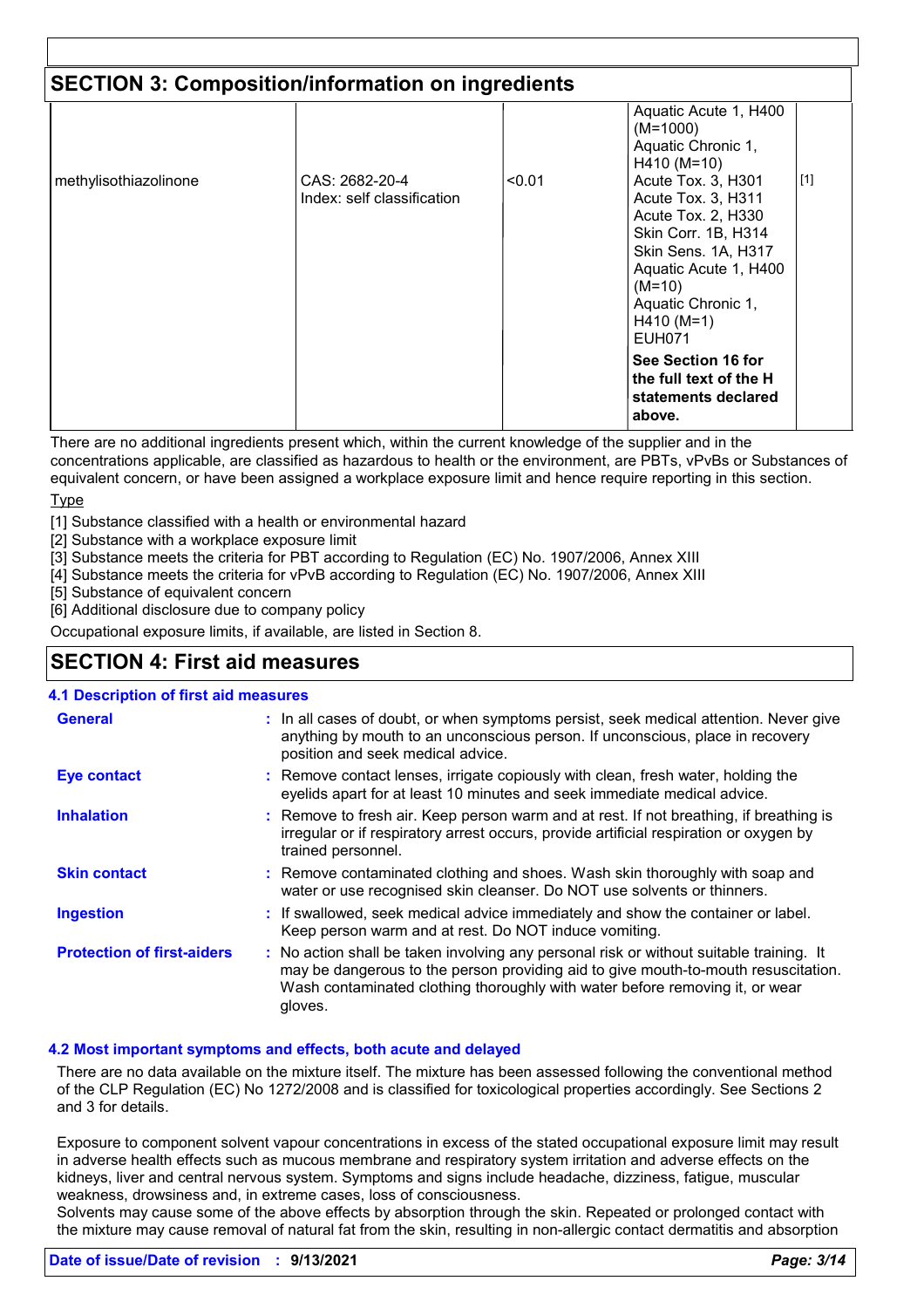### **SECTION 4: First aid measures**

through the skin.

If splashed in the eyes, the liquid may cause irritation and reversible damage.

Ingestion may cause nausea, diarrhea and vomiting.

This takes into account, where known, delayed and immediate effects and also chronic effects of components from short-term and long-term exposure by oral, inhalation and dermal routes of exposure and eye contact.

Contains methylisothiazolinone, 1,2-benzisothiazol-3(2H)-one. May produce an allergic reaction.

#### **4.3 Indication of any immediate medical attention and special treatment needed**

| <b>Notes to physician</b>  | : Treat symptomatically. Contact poison treatment specialist immediately if large<br>quantities have been ingested or inhaled. |
|----------------------------|--------------------------------------------------------------------------------------------------------------------------------|
| <b>Specific treatments</b> | : No specific treatment.                                                                                                       |

See toxicological information (Section 11)

### **SECTION 5: Firefighting measures**

| 5.1 Extinguishing media<br><b>Suitable extinguishing</b><br>media | : Recommended: alcohol-resistant foam, $CO2$ , powders, water spray.                                                         |
|-------------------------------------------------------------------|------------------------------------------------------------------------------------------------------------------------------|
| <b>Unsuitable extinguishing</b><br>media                          | : Do not use water jet.                                                                                                      |
|                                                                   | 5.2 Special hazards arising from the substance or mixture                                                                    |
| <b>Hazards from the</b><br>substance or mixture                   | : Fire will produce dense black smoke. Exposure to decomposition products may<br>cause a health hazard.                      |
| <b>Hazardous combustion</b><br>products                           | : Decomposition products may include the following materials: carbon monoxide,<br>carbon dioxide, smoke, oxides of nitrogen. |
| <b>5.3 Advice for firefighters</b>                                |                                                                                                                              |
| <b>Special protective actions</b><br>for fire-fighters            | : Cool closed containers exposed to fire with water. Do not release runoff from fire to<br>drains or watercourses.           |
| <b>Special protective</b><br>equipment for fire-fighters          | : Appropriate breathing apparatus may be required.                                                                           |

### **SECTION 6: Accidental release measures**

|                                                                | 6.1 Personal precautions, protective equipment and emergency procedures                                                                                                                                                                                                            |
|----------------------------------------------------------------|------------------------------------------------------------------------------------------------------------------------------------------------------------------------------------------------------------------------------------------------------------------------------------|
| For non-emergency<br>personnel                                 | : Exclude sources of ignition and ventilate the area. Avoid breathing vapour or mist.<br>Refer to protective measures listed in sections 7 and 8.                                                                                                                                  |
| For emergency responders                                       | : If specialised clothing is required to deal with the spillage, take note of any<br>information in Section 8 on suitable and unsuitable materials. See also the<br>information in "For non-emergency personnel".                                                                  |
| <b>6.2 Environmental</b><br>precautions                        | : Do not allow to enter drains or watercourses. If the product contaminates lakes,<br>rivers, or sewers, inform the appropriate authorities in accordance with local<br>regulations.                                                                                               |
| 6.3 Methods and material<br>for containment and<br>cleaning up | : Contain and collect spillage with non-combustible, absorbent material e.g. sand,<br>earth, vermiculite or diatomaceous earth and place in container for disposal<br>according to local regulations (see Section 13). Preferably clean with a detergent.<br>Avoid using solvents. |
| 6.4 Reference to other<br><b>sections</b>                      | : See Section 1 for emergency contact information.<br>See Section 8 for information on appropriate personal protective equipment.<br>See Section 13 for additional waste treatment information.                                                                                    |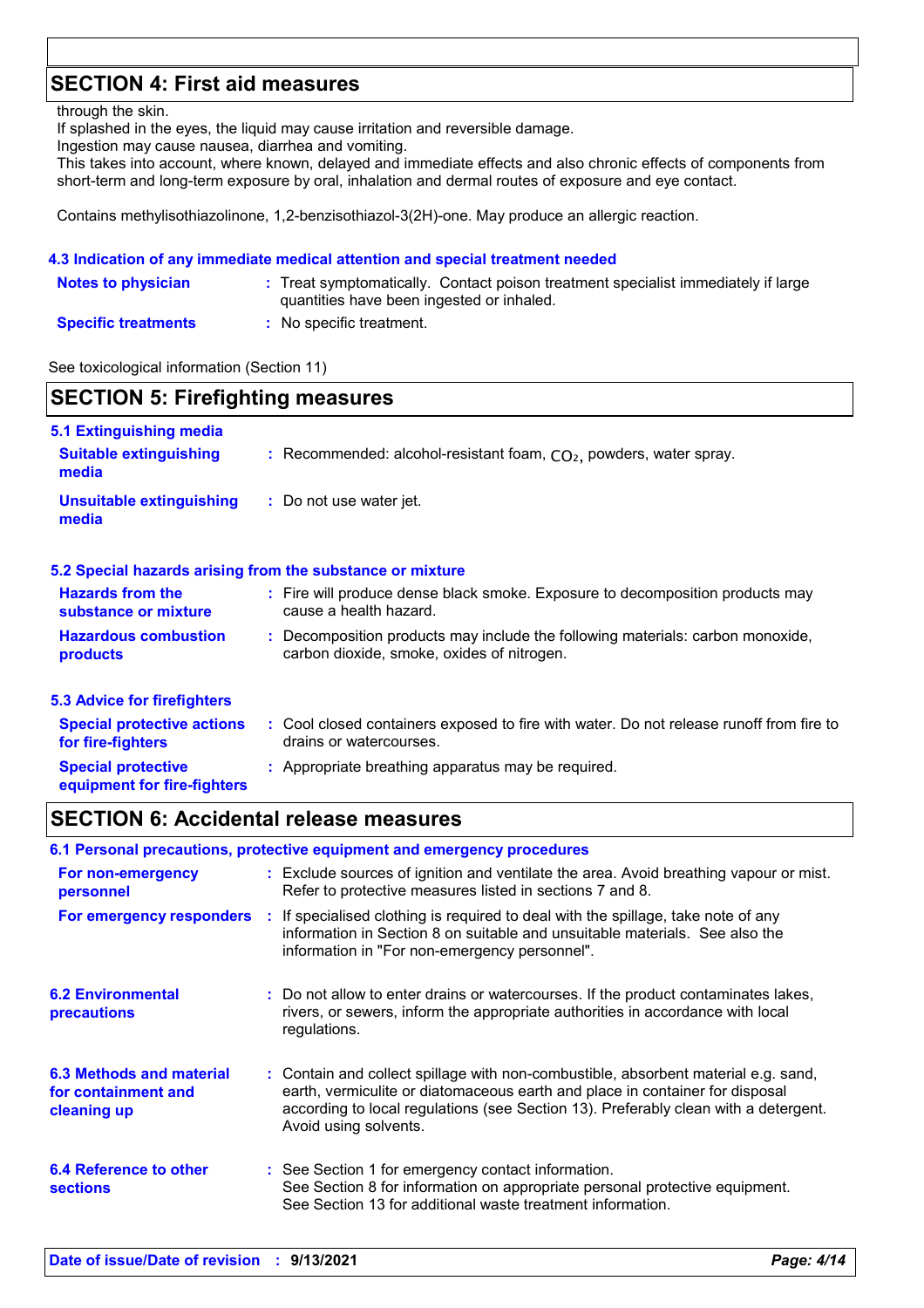### **SECTION 7: Handling and storage**

The information in this section contains generic advice and guidance. The list of Identified Uses in Section 1 should be consulted for any available use-specific information provided in the Exposure Scenario(s).

| <b>7.1 Precautions for safe</b><br>handling | : Prevent the creation of flammable or explosive concentrations of vapours in air and<br>avoid vapour concentrations higher than the occupational exposure limits.<br>In addition, the product should only be used in areas from which all naked lights and<br>other sources of ignition have been excluded. Electrical equipment should be<br>protected to the appropriate standard. |
|---------------------------------------------|---------------------------------------------------------------------------------------------------------------------------------------------------------------------------------------------------------------------------------------------------------------------------------------------------------------------------------------------------------------------------------------|
|                                             | Mixture may charge electrostatically: always use earthing leads when transferring<br>from one container to another.                                                                                                                                                                                                                                                                   |
|                                             | Operators should wear antistatic footwear and clothing and floors should be of the<br>conducting type.                                                                                                                                                                                                                                                                                |
|                                             | Keep away from heat, sparks and flame. No sparking tools should be used.<br>Avoid contact with skin and eyes. Avoid the inhalation of dust, particulates, spray or<br>mist arising from the application of this mixture. Avoid inhalation of dust from<br>sanding.                                                                                                                    |
|                                             | Eating, drinking and smoking should be prohibited in areas where this material is<br>handled, stored and processed.                                                                                                                                                                                                                                                                   |
|                                             | Put on appropriate personal protective equipment (see Section 8).<br>Never use pressure to empty. Container is not a pressure vessel.                                                                                                                                                                                                                                                 |
|                                             | Always keep in containers made from the same material as the original one.<br>Comply with the health and safety at work laws.                                                                                                                                                                                                                                                         |
|                                             | Do not allow to enter drains or watercourses.                                                                                                                                                                                                                                                                                                                                         |
|                                             | Information on fire and explosion protection                                                                                                                                                                                                                                                                                                                                          |
|                                             | Vapours are heavier than air and may spread along floors. Vapours may form<br>explosive mixtures with air.                                                                                                                                                                                                                                                                            |

#### **7.2 Conditions for safe storage, including any incompatibilities**

Store in accordance with local regulations.

#### **Notes on joint storage**

Keep away from: oxidising agents, strong alkalis, strong acids.

#### **Additional information on storage conditions**

Observe label precautions. Store in a dry, cool and well-ventilated area. Keep away from heat and direct sunlight. Keep away from sources of ignition. No smoking. Prevent unauthorised access. Containers that have been opened must be carefully resealed and kept upright to prevent leakage.

#### **Seveso Directive - Reporting thresholds**

#### **Danger criteria**

| <b>Category</b> | Notification and MAPP Safety report threshold<br>threshold |           |  |
|-----------------|------------------------------------------------------------|-----------|--|
| IE1             | 100 tonne                                                  | 200 tonne |  |

#### **7.3 Specific end use(s)**

**Recommendations :**

: Not available.

**Industrial sector specific : solutions**

```
: Not available.
```
### **SECTION 8: Exposure controls/personal protection**

The information in this section contains generic advice and guidance. Information is provided based on typical anticipated uses of the product. Additional measures might be required for bulk handling or other uses that could significantly increase worker exposure or environmental releases.

#### **8.1 Control parameters**

**Occupational exposure limits**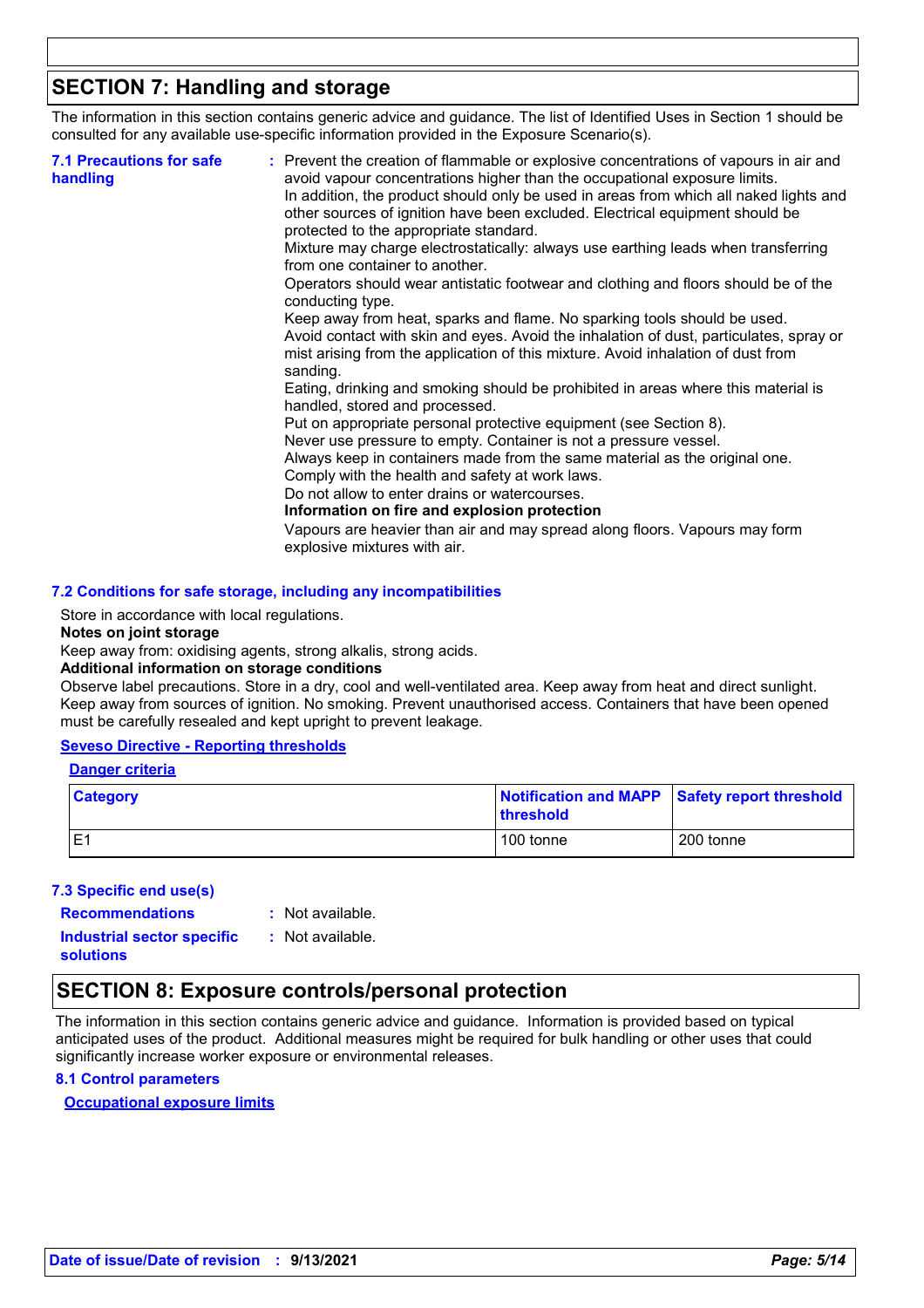## **SECTION 8: Exposure controls/personal protection**

| <b>Product/ingredient name</b>              |           | <b>Exposure limit values</b>                                                                                                                                                                                                                                                                                                                                                                                                                                                                                                                                                                                                                                                                                                                                                                                                                                                                                                                                                                                        |  |  |
|---------------------------------------------|-----------|---------------------------------------------------------------------------------------------------------------------------------------------------------------------------------------------------------------------------------------------------------------------------------------------------------------------------------------------------------------------------------------------------------------------------------------------------------------------------------------------------------------------------------------------------------------------------------------------------------------------------------------------------------------------------------------------------------------------------------------------------------------------------------------------------------------------------------------------------------------------------------------------------------------------------------------------------------------------------------------------------------------------|--|--|
| ethanediol                                  |           | EU OEL (Europe, 2/2017). Absorbed through skin. Notes: list<br>of indicative occupational exposure limit values<br>TWA: 20 ppm 8 hours.<br>TWA: 52 mg/m <sup>3</sup> 8 hours.<br>STEL: 40 ppm 15 minutes.<br>STEL: 104 mg/m <sup>3</sup> 15 minutes.                                                                                                                                                                                                                                                                                                                                                                                                                                                                                                                                                                                                                                                                                                                                                                |  |  |
| <b>Recommended monitoring</b><br>procedures | reguired. | If this product contains ingredients with exposure limits, personal, workplace<br>atmosphere or biological monitoring may be required to determine the effectiveness<br>of the ventilation or other control measures and/or the necessity to use respiratory<br>protective equipment. Reference should be made to monitoring standards, such as<br>the following: European Standard EN 689 (Workplace atmospheres - Guidance for<br>the assessment of exposure by inhalation to chemical agents for comparison with<br>limit values and measurement strategy) European Standard EN 14042 (Workplace<br>atmospheres - Guide for the application and use of procedures for the assessment<br>of exposure to chemical and biological agents) European Standard EN 482<br>(Workplace atmospheres - General requirements for the performance of procedures<br>for the measurement of chemical agents) Reference to national guidance<br>documents for methods for the determination of hazardous substances will also be |  |  |

#### **DNELs/DMELs**

| <b>Product/ingredient name</b> | <b>Type</b> | <b>Value</b><br><b>Exposure</b> |                                | <b>Population</b> | <b>Effects</b> |  |
|--------------------------------|-------------|---------------------------------|--------------------------------|-------------------|----------------|--|
| pyrithione zinc                | <b>DNEL</b> | Long term Dermal                | $0.01 \text{ ma}$<br>kg bw/day | Workers           | Systemic       |  |

#### **PNECs**

No PNECs available

| <b>8.2 Exposure controls</b>               |                                                                                                                                                                                                                                                                                                                                                                                                                                                                                                                                                                               |
|--------------------------------------------|-------------------------------------------------------------------------------------------------------------------------------------------------------------------------------------------------------------------------------------------------------------------------------------------------------------------------------------------------------------------------------------------------------------------------------------------------------------------------------------------------------------------------------------------------------------------------------|
| <b>Appropriate engineering</b><br>controls | : Provide adequate ventilation. Where reasonably practicable, this should be<br>achieved by the use of local exhaust ventilation and good general extraction. If<br>these are not sufficient to maintain concentrations of particulates and solvent<br>vapours below the OEL, suitable respiratory protection must be worn.                                                                                                                                                                                                                                                   |
| <b>Individual protection measures</b>      |                                                                                                                                                                                                                                                                                                                                                                                                                                                                                                                                                                               |
| <b>Hygiene measures</b>                    | : Wash hands, forearms and face thoroughly after handling chemical products, before<br>eating, smoking and using the lavatory and at the end of the working period.<br>Appropriate techniques should be used to remove potentially contaminated clothing.<br>Contaminated work clothing should not be allowed out of the workplace. Wash<br>contaminated clothing before reusing. Ensure that eyewash stations and safety<br>showers are close to the workstation location.                                                                                                   |
| <b>Eye/face protection</b>                 | : Use safety eyewear designed to protect against splash of liquids.                                                                                                                                                                                                                                                                                                                                                                                                                                                                                                           |
| <b>Skin protection</b>                     |                                                                                                                                                                                                                                                                                                                                                                                                                                                                                                                                                                               |
|                                            | When prolonged or frequently repeated contact may occur, a glove with a protection<br>class of 6 (breakthrough time >480 minutes according to EN374) is recommended.<br>Recommended gloves: Viton $\circledR$ or Nitrile, thickness $\geq 0.38$ mm.<br>When only brief contact is expected, a glove with protection class of 2 or higher<br>(breakthrough time > 30 minutes according to EN374) is recommended.<br>Recommended gloves: Nitrile, thickness $\geq 0.12$ mm.<br>Gloves should be replaced regularly and if there is any sign of damage to the glove<br>material. |
|                                            | The performance or effectiveness of the glove may be reduced by physical/chemical<br>damage and poor maintenance.                                                                                                                                                                                                                                                                                                                                                                                                                                                             |
| <b>Body protection</b>                     | : Personnel should wear antistatic clothing made of natural fibres or of high-<br>temperature-resistant synthetic fibres.                                                                                                                                                                                                                                                                                                                                                                                                                                                     |
| <b>Other skin protection</b>               | : Appropriate footwear and any additional skin protection measures should be<br>selected based on the task being performed and the risks involved and should be<br>approved by a specialist before handling this product.                                                                                                                                                                                                                                                                                                                                                     |
|                                            |                                                                                                                                                                                                                                                                                                                                                                                                                                                                                                                                                                               |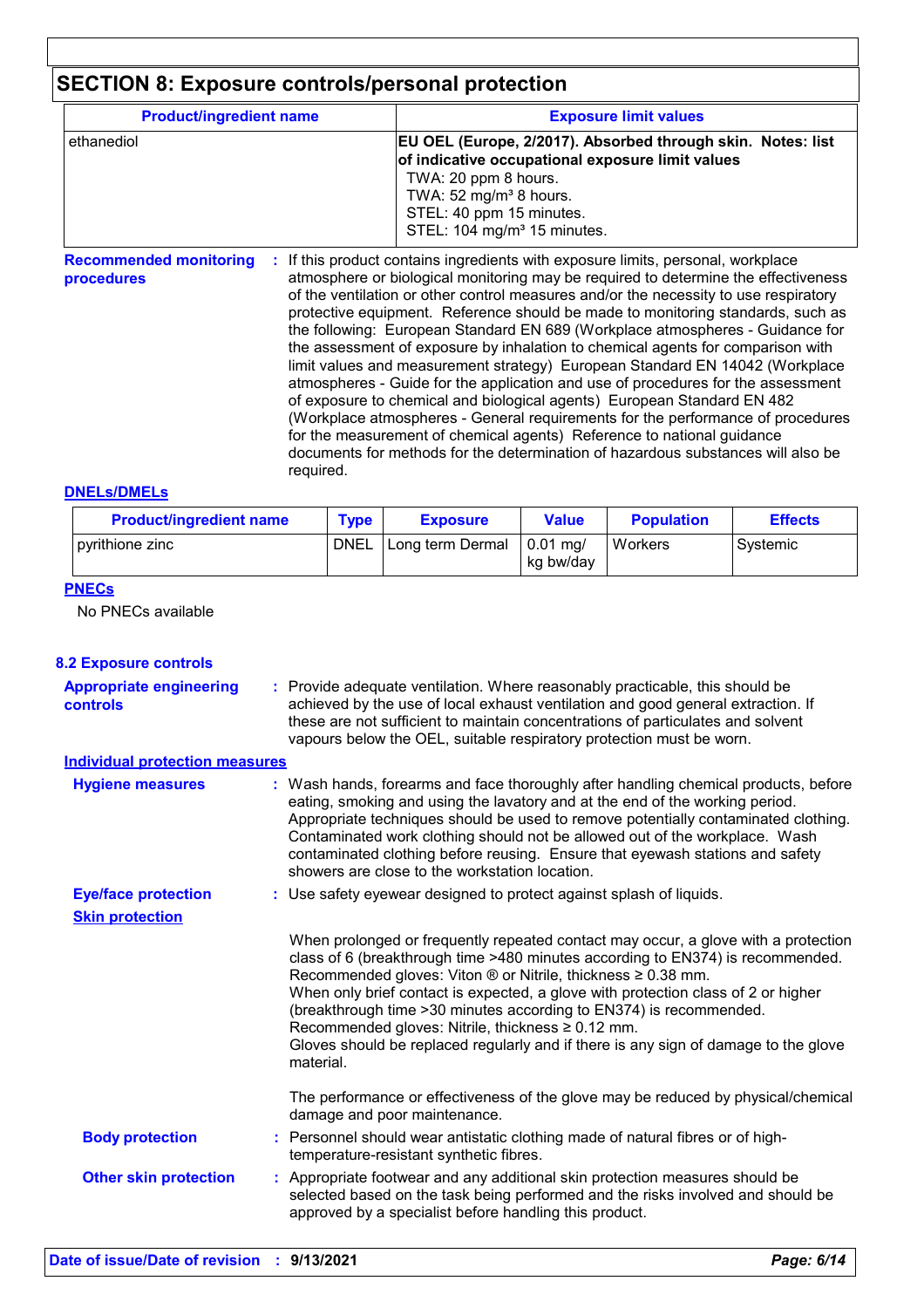### **SECTION 8: Exposure controls/personal protection**

| <b>Respiratory protection</b>             | : If workers are exposed to concentrations above the exposure limit, they must use<br>appropriate, certified respirators.                                                                                                                                                                                                                                                                                                                                                                                                                                                                                                                                                               |
|-------------------------------------------|-----------------------------------------------------------------------------------------------------------------------------------------------------------------------------------------------------------------------------------------------------------------------------------------------------------------------------------------------------------------------------------------------------------------------------------------------------------------------------------------------------------------------------------------------------------------------------------------------------------------------------------------------------------------------------------------|
|                                           | <b>OLD LEAD-BASED PAINTS:</b>                                                                                                                                                                                                                                                                                                                                                                                                                                                                                                                                                                                                                                                           |
|                                           | When surfaces are to be prepared for painting, account should be taken of the age<br>of the property and the possibility that lead-pigmented paint might be present. There<br>is a possibility that ingestion or inhalation of scrapings or dust arising from the<br>preparation work could cause health effects. As a working rule you should assume<br>that this will be the case if the age of the property is pre 1960.                                                                                                                                                                                                                                                             |
|                                           | Where possible wet sanding or chemical stripping methods should be used with<br>surfaces of this type to avoid the creation of dust. When dry sanding cannot be<br>avoided, and effective local exhaust ventilation is not available, it is recommended<br>that a dust respirator is worn, that is approved for use with lead dusts, and its type<br>selected on the basis of the COSHH assessment, taking into account the<br>Workplace Exposure Limit for lead in air. Furthermore, steps should be taken to<br>ensure containment of the dusts created, and that all practicable measures are<br>taken to clean up thoroughly all deposits of dusts in and around the affected area. |
|                                           | Respiratory protection in case of dust or spray mist formation. (particle filter EN143<br>type P2) Respiratory protection in case of vapour formation. (half mask with<br>combination filter A2-P2 til concentrations of 0,5 Vol%.)                                                                                                                                                                                                                                                                                                                                                                                                                                                     |
|                                           | The current Control of Lead at Work Regulations approved code of practice should<br>be consulted for advice on protective clothing and personal hygiene precautions.<br>Care should also be taken to exclude visitors, members of the household and<br>especially children from the affected area, during the actual work and the<br>subsequent clean up operations. All scrapings, dust, etc. should be disposed of by<br>the professional painting contractor as Hazardous Waste.                                                                                                                                                                                                     |
|                                           | Extra precautions will also need to be taken when burning off old lead-based paints<br>because fumes containing lead will be produced. It is recommended that a<br>respirator, approved for use with particulate fumes of lead is selected on the basis<br>of the COSHH assessment, taking into account the Workplace Exposure Limit for<br>lead in air. Similar precautions to those given above about sanding should be taken<br>with reference to protective clothing, disposal of scrapings and dusts, and exclusion<br>of other personnel and especially children from the building during actual work and<br>the subsequent clean up operations.                                  |
|                                           | Avoid the inhalation of dust. Wear suitable face mask if dry sanding. Special<br>precautions should be taken during surface preparation of pre-1960s paint surfaces<br>over wood and metal as they may contain harmful lead.                                                                                                                                                                                                                                                                                                                                                                                                                                                            |
| <b>Environmental exposure</b><br>مامسهميم | : Do not allow to enter drains or watercourses.                                                                                                                                                                                                                                                                                                                                                                                                                                                                                                                                                                                                                                         |

**controls**

### **SECTION 9: Physical and chemical properties**

### **9.1. Information on basic physical and chemical properties**

| <b>Appearance</b>                             |                                         |  |
|-----------------------------------------------|-----------------------------------------|--|
| <b>Physical state</b>                         | : Liquid.                               |  |
| <b>Colour</b>                                 | : Various: See label.                   |  |
| <b>Odour</b>                                  | $:$ Not available.                      |  |
| <b>Odour threshold</b>                        | $\pm$ Not available.                    |  |
| рH                                            | : 8.5                                   |  |
| <b>Melting point/freezing point</b>           | : Not available.                        |  |
| Initial boiling point and boiling<br>range    | $: 100^{\circ}$ C                       |  |
| <b>Flash point</b><br><b>Evaporation rate</b> | : Not applicable.<br>$:$ Not available. |  |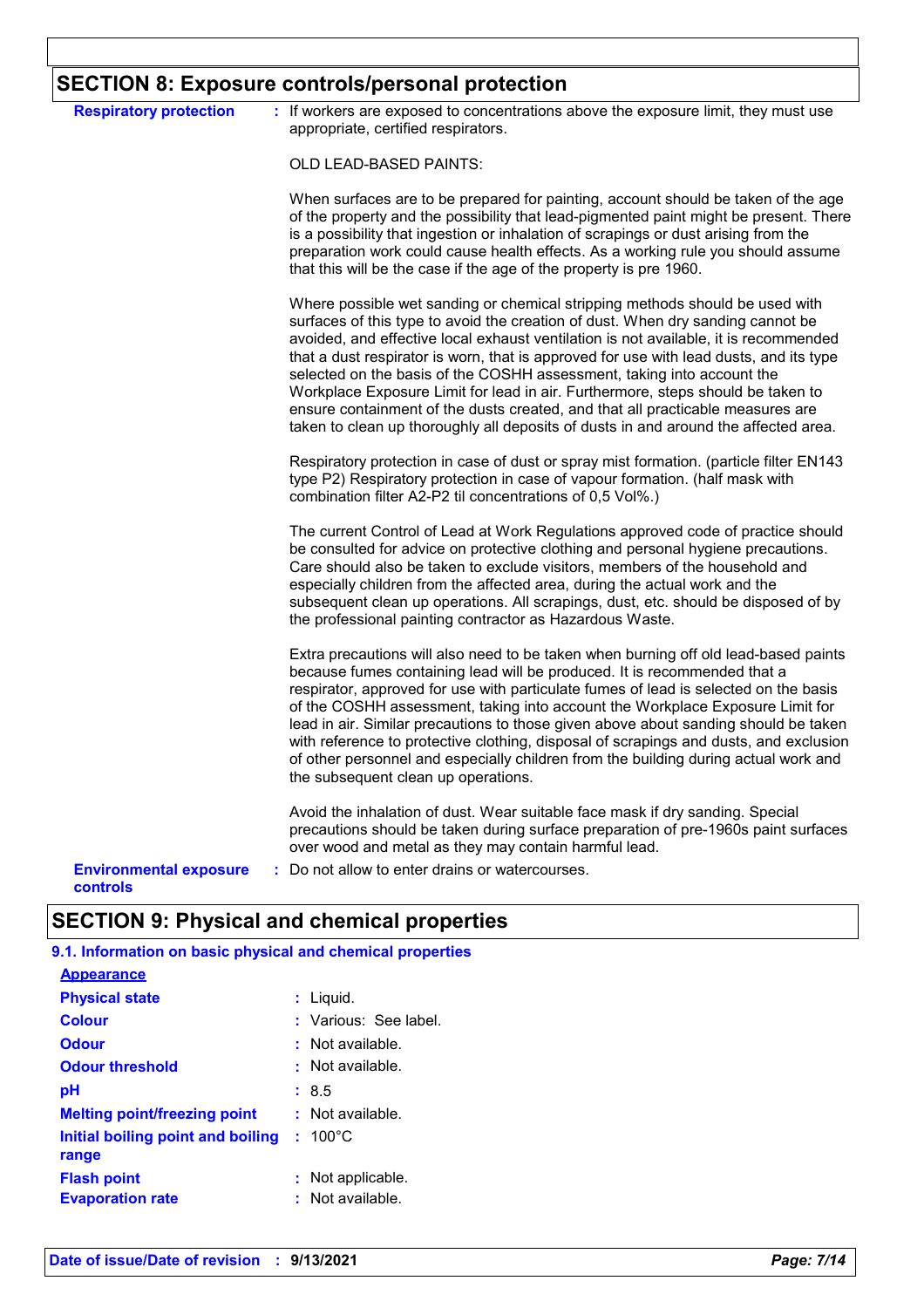### **SECTION 9: Physical and chemical properties**

| <b>Upper/lower flammability or</b><br>explosive limits |    | $:$ Not available.                                       |
|--------------------------------------------------------|----|----------------------------------------------------------|
| <b>Vapour pressure</b>                                 |    | $:$ Not available.                                       |
| <b>Vapour density</b>                                  |    | : Not available.                                         |
| <b>Relative density</b>                                |    | : 1.332                                                  |
| <b>Solubility(ies)</b>                                 |    | : Easily soluble in the following materials: cold water. |
| <b>Partition coefficient: n-octanol/</b><br>water      |    | $:$ Not available.                                       |
| <b>Auto-ignition temperature</b>                       |    | $:$ Not available.                                       |
| <b>Decomposition temperature</b>                       |    | $:$ Not available.                                       |
| <b>Viscosity</b>                                       |    | Kinematic (room temperature): 6.01 cm <sup>2</sup> /s    |
| <b>Explosive properties</b>                            |    | $:$ Not available.                                       |
| <b>Oxidising properties</b>                            |    | : Not available.                                         |
| 9.2. Other information                                 |    |                                                          |
| <b>Solubility in water</b>                             | ÷. | Not available.                                           |

### **SECTION 10: Stability and reactivity**

| <b>10.6 Hazardous</b><br>decomposition products   | : Decomposition products may include the following materials: carbon monoxide,<br>carbon dioxide, smoke, oxides of nitrogen.        |
|---------------------------------------------------|-------------------------------------------------------------------------------------------------------------------------------------|
| 10.5 Incompatible materials                       | : Keep away from the following materials to prevent strong exothermic reactions:<br>oxidising agents, strong alkalis, strong acids. |
| <b>10.4 Conditions to avoid</b>                   | : When exposed to high temperatures may produce hazardous decomposition<br>products.                                                |
| <b>10.3 Possibility of</b><br>hazardous reactions | : Under normal conditions of storage and use, hazardous reactions will not occur.                                                   |
| <b>10.2 Chemical stability</b>                    | : Stable under recommended storage and handling conditions (see Section 7).                                                         |
| <b>10.1 Reactivity</b>                            | : No specific test data related to reactivity available for this product or its ingredients.                                        |

### **SECTION 11: Toxicological information**

#### **11.1 Information on toxicological effects**

There are no data available on the mixture itself. The mixture has been assessed following the conventional method of the CLP Regulation (EC) No 1272/2008 and is classified for toxicological properties accordingly. See Sections 2 and 3 for details.

Exposure to component solvent vapour concentrations in excess of the stated occupational exposure limit may result in adverse health effects such as mucous membrane and respiratory system irritation and adverse effects on the kidneys, liver and central nervous system. Symptoms and signs include headache, dizziness, fatigue, muscular weakness, drowsiness and, in extreme cases, loss of consciousness.

Solvents may cause some of the above effects by absorption through the skin. Repeated or prolonged contact with the mixture may cause removal of natural fat from the skin, resulting in non-allergic contact dermatitis and absorption through the skin.

If splashed in the eyes, the liquid may cause irritation and reversible damage.

Ingestion may cause nausea, diarrhea and vomiting.

This takes into account, where known, delayed and immediate effects and also chronic effects of components from short-term and long-term exposure by oral, inhalation and dermal routes of exposure and eye contact.

Contains methylisothiazolinone, 1,2-benzisothiazol-3(2H)-one. May produce an allergic reaction.

**Acute toxicity**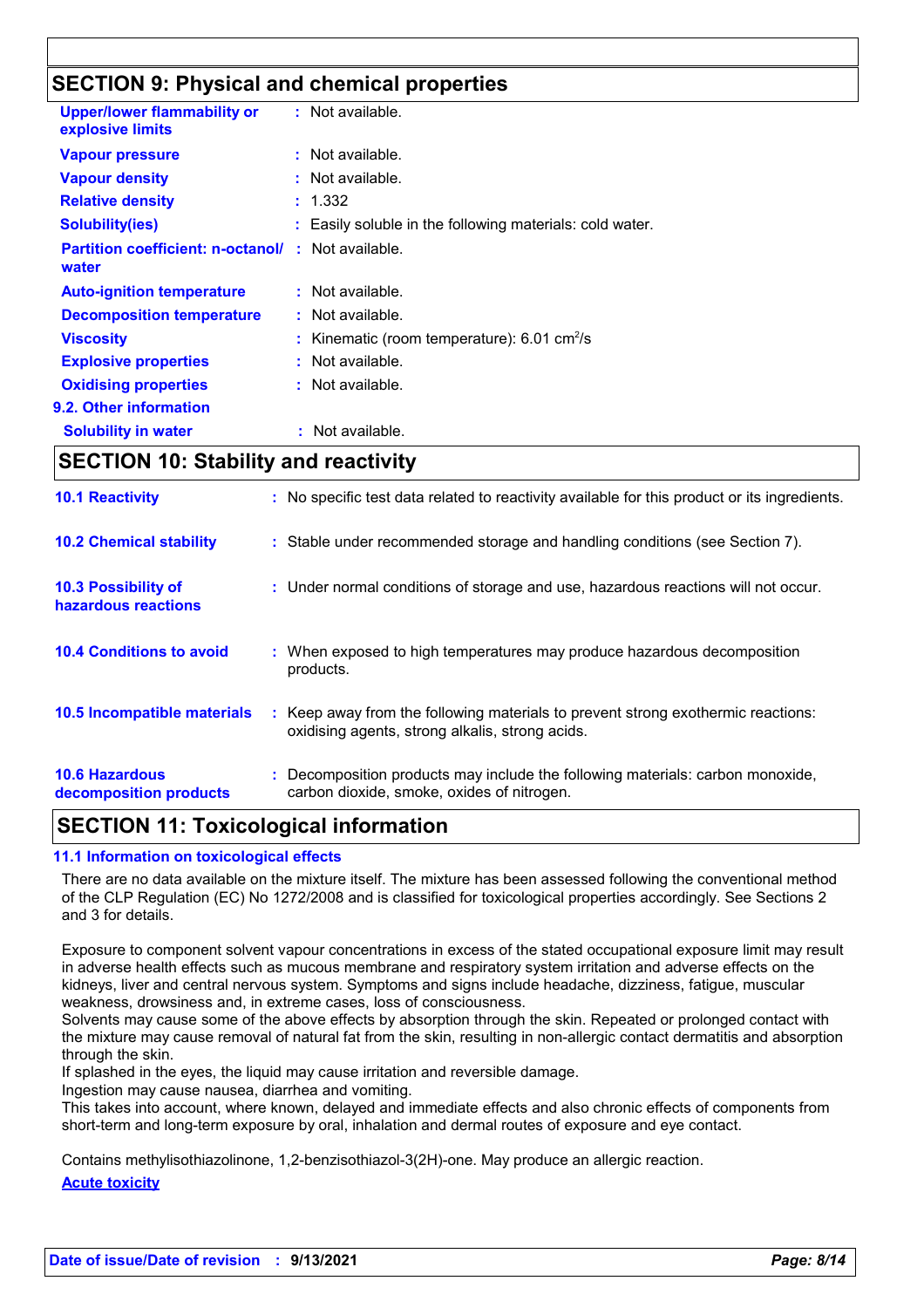## **SECTION 11: Toxicological information**

| <b>Product/ingredient name</b> | <b>Result</b>                                             | <b>Species</b>    | <b>Dose</b>                            | <b>Exposure</b> |
|--------------------------------|-----------------------------------------------------------|-------------------|----------------------------------------|-----------------|
| ethanediol                     | LD50 Intraperitoneal<br>LD50 Intravenous<br>LD50 Oral     | Rat<br>Rat<br>Rat | 5010 mg/kg<br>3260 mg/kg<br>4700 mg/kg |                 |
|                                | LD50 Route of exposure<br>unreported<br>LD50 Subcutaneous | Rat<br>Rat        | $13$ g/kg<br>2800 mg/kg                |                 |

**Conclusion/Summary :** Not available.

#### **Acute toxicity estimates**

| <b>Product/ingredient name</b> | Oral (mg/<br>kg) | <b>Dermal</b><br>(mg/kg) | (gases)<br>(ppm) | Inhalation Inhalation Inhalation<br>(vapours)<br>(mg/l) | (dusts<br>and mists)<br>(mg/l) |
|--------------------------------|------------------|--------------------------|------------------|---------------------------------------------------------|--------------------------------|
| ethanediol                     | 500              | N/A                      | N/A              | N/A                                                     | N/A                            |
| pyrithione zinc                | 100              | N/A                      | N/A              | N/A                                                     | 0.05                           |
| methylisothiazolinone          | 100              | 300                      | N/A              | 0.5                                                     | N/A                            |

#### **Irritation/Corrosion**

| <b>Product/ingredient name</b>                   | <b>Result</b>            | <b>Species</b> | <b>Score</b>   | <b>Exposure</b>            | <b>Observation</b> |  |  |
|--------------------------------------------------|--------------------------|----------------|----------------|----------------------------|--------------------|--|--|
| ethanediol                                       | Eyes - Mild irritant     | Rabbit         | ÷,             | 24 hours 500<br>milligrams |                    |  |  |
|                                                  | Eyes - Mild irritant     | Rabbit         | $\blacksquare$ | 1 hours 100<br>milligrams  |                    |  |  |
|                                                  | Eyes - Moderate irritant | Rabbit         | $\blacksquare$ | 6 hours 1440<br>milligrams |                    |  |  |
|                                                  | Skin - Mild irritant     | Rabbit         | $\blacksquare$ | 555<br>milligrams          |                    |  |  |
| <b>Conclusion/Summary</b>                        | : Not available.         |                |                |                            |                    |  |  |
| <b>Sensitisation</b>                             |                          |                |                |                            |                    |  |  |
| <b>Conclusion/Summary</b>                        | : Not available.         |                |                |                            |                    |  |  |
| <b>Mutagenicity</b>                              |                          |                |                |                            |                    |  |  |
| <b>Conclusion/Summary</b>                        | : Not available.         |                |                |                            |                    |  |  |
| <b>Carcinogenicity</b>                           |                          |                |                |                            |                    |  |  |
| <b>Conclusion/Summary</b>                        | : Not available.         |                |                |                            |                    |  |  |
| <b>Reproductive toxicity</b>                     |                          |                |                |                            |                    |  |  |
| <b>Conclusion/Summary</b>                        | : Not available.         |                |                |                            |                    |  |  |
| <b>Teratogenicity</b>                            |                          |                |                |                            |                    |  |  |
| <b>Conclusion/Summary</b>                        | : Not available.         |                |                |                            |                    |  |  |
| Specific target organ toxicity (single exposure) |                          |                |                |                            |                    |  |  |
| Not available.                                   |                          |                |                |                            |                    |  |  |
|                                                  |                          |                |                |                            |                    |  |  |

#### **Specific target organ toxicity (repeated exposure)**

| <b>Product/ingredient name</b> | <b>Category</b> | <b>Route of</b><br>exposure | <b>Target organs</b> |
|--------------------------------|-----------------|-----------------------------|----------------------|
| pyrithione zinc                | Category 1      |                             |                      |

#### **Aspiration hazard**

Not available.

#### **Other information :**

: Not available.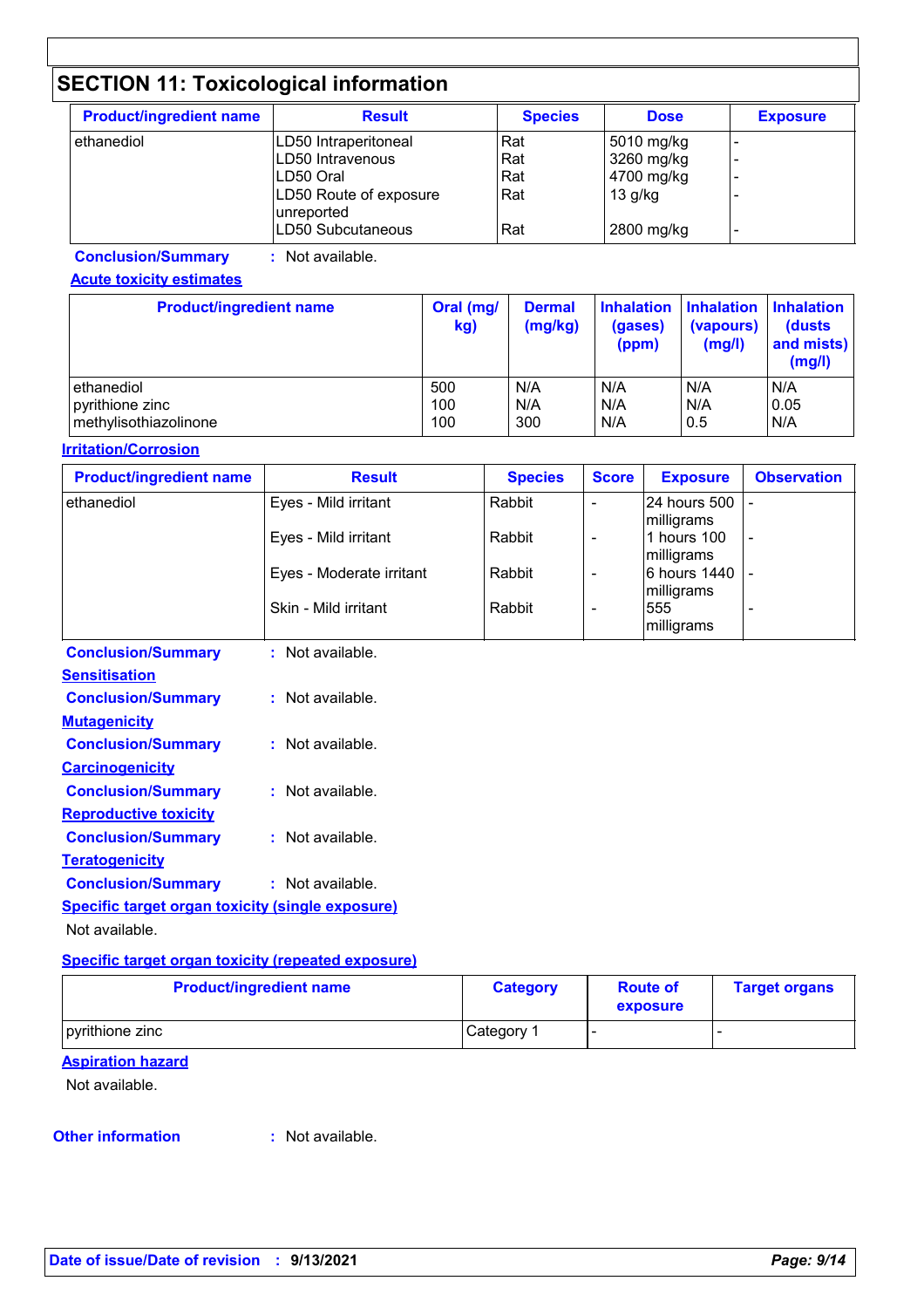### **SECTION 12: Ecological information**

#### **12.1 Toxicity**

There are no data available on the mixture itself. Do not allow to enter drains or watercourses.

The mixture has been assessed following the summation method of the CLP Regulation (EC) No 1272/2008 and is classified for eco-toxicological properties accordingly. See Sections 2 and 3 for details.

| <b>Product/ingredient name</b> | <b>Result</b>                        | <b>Species</b>                                                               | <b>Exposure</b> |
|--------------------------------|--------------------------------------|------------------------------------------------------------------------------|-----------------|
| ethanediol                     | Acute LC50 13140000 µg/l Fresh water | Crustaceans - Ceriodaphnia<br>dubia                                          | 48 hours        |
|                                | Acute LC50 13900000 µg/l Fresh water | Crustaceans - Ceriodaphnia<br>dubia - Neonate                                | 48 hours        |
|                                | Acute LC50 10500000 µg/l Fresh water | Crustaceans - Ceriodaphnia<br>dubia - Neonate                                | 48 hours        |
|                                | Acute LC50 6900000 µg/l Fresh water  | Crustaceans - Ceriodaphnia<br>dubia - Neonate                                | 48 hours        |
|                                | Acute LC50 10000000 µg/l Fresh water | Crustaceans - Ceriodaphnia<br>dubia - Neonate                                | 48 hours        |
|                                | Acute LC50 41100000 µg/l Fresh water | Daphnia - Daphnia magna -<br>Neonate                                         | 48 hours        |
|                                | Acute LC50 47400000 µg/l Fresh water | Daphnia - Daphnia magna -<br>Neonate                                         | 48 hours        |
|                                | Acute LC50 46300000 µg/l Fresh water | Daphnia - Daphnia magna -<br>Neonate                                         | 48 hours        |
|                                | Acute LC50 45500000 µg/l Fresh water | Daphnia - Daphnia magna -<br>Neonate                                         | 48 hours        |
|                                | Acute LC50 41000000 µg/l Fresh water | Daphnia - Daphnia magna -<br>Neonate                                         | 48 hours        |
|                                | Acute LC50 27540 mg/l Fresh water    | Fish - Lepomis macrochirus -<br>Juvenile (Fledgling, Hatchling,<br>Weanling) | 96 hours        |
|                                | Acute LC50 52500 mg/l Fresh water    | Fish - Pimephales promelas -<br>Fry                                          | 96 hours        |
|                                | Acute LC50 43900 mg/l Fresh water    | Fish - Pimephales promelas -<br>Juvenile (Fledgling, Hatchling,<br>Weanling) | 96 hours        |
|                                | Acute LC50 49000000 µg/l Fresh water | Fish - Pimephales promelas -<br>Juvenile (Fledgling, Hatchling,<br>Weanling) | 96 hours        |
|                                | Acute LC50 8050000 µg/l Fresh water  | Fish - Pimephales promelas                                                   | 96 hours        |
| pyrithione zinc                | Acute EC50 0.51 µg/l Marine water    | Algae - Thalassiosira<br>pseudonana                                          | 96 hours        |
|                                | Acute EC50 8.25 ppb Fresh water      | Daphnia - Daphnia magna                                                      | 48 hours        |
|                                | Acute LC50 2.68 ppb Fresh water      | Fish - Pimephales promelas                                                   | 96 hours        |
|                                | Chronic EC10 0.36 µg/l Marine water  | Algae - Thalassiosira<br>pseudonana                                          | 96 hours        |
|                                | Chronic NOEC 2.7 ppb Fresh water     | Daphnia - Daphnia magna                                                      | 21 days         |
| methylisothiazolinone          | Acute EC50 0.24 mg/l                 | Daphnia                                                                      | 48 hours        |
|                                | Acute LC50 0.18 mg/l                 | Fish                                                                         | 96 hours        |
|                                | Acute LC50 12.4 mg/l                 | Fish - Lepomis Macrochirus                                                   | 96 hours        |
|                                | Acute LC50 6 mg/l                    | Fish - Oncorhynchus Mykiss                                                   | 96 hours        |

**Conclusion/Summary :** Not available.

#### **12.2 Persistence and degradability**

**Conclusion/Summary :** Not available.

#### **12.3 Bioaccumulative potential**

| <b>Product/ingredient name</b> | $\mathsf{LogP}_\mathsf{ow}$ | <b>BCF</b> | <b>Potential</b> |
|--------------------------------|-----------------------------|------------|------------------|
| l ethanediol                   | $-1.36$                     |            | low              |
| pyrithione zinc                | 0.9                         |            | low              |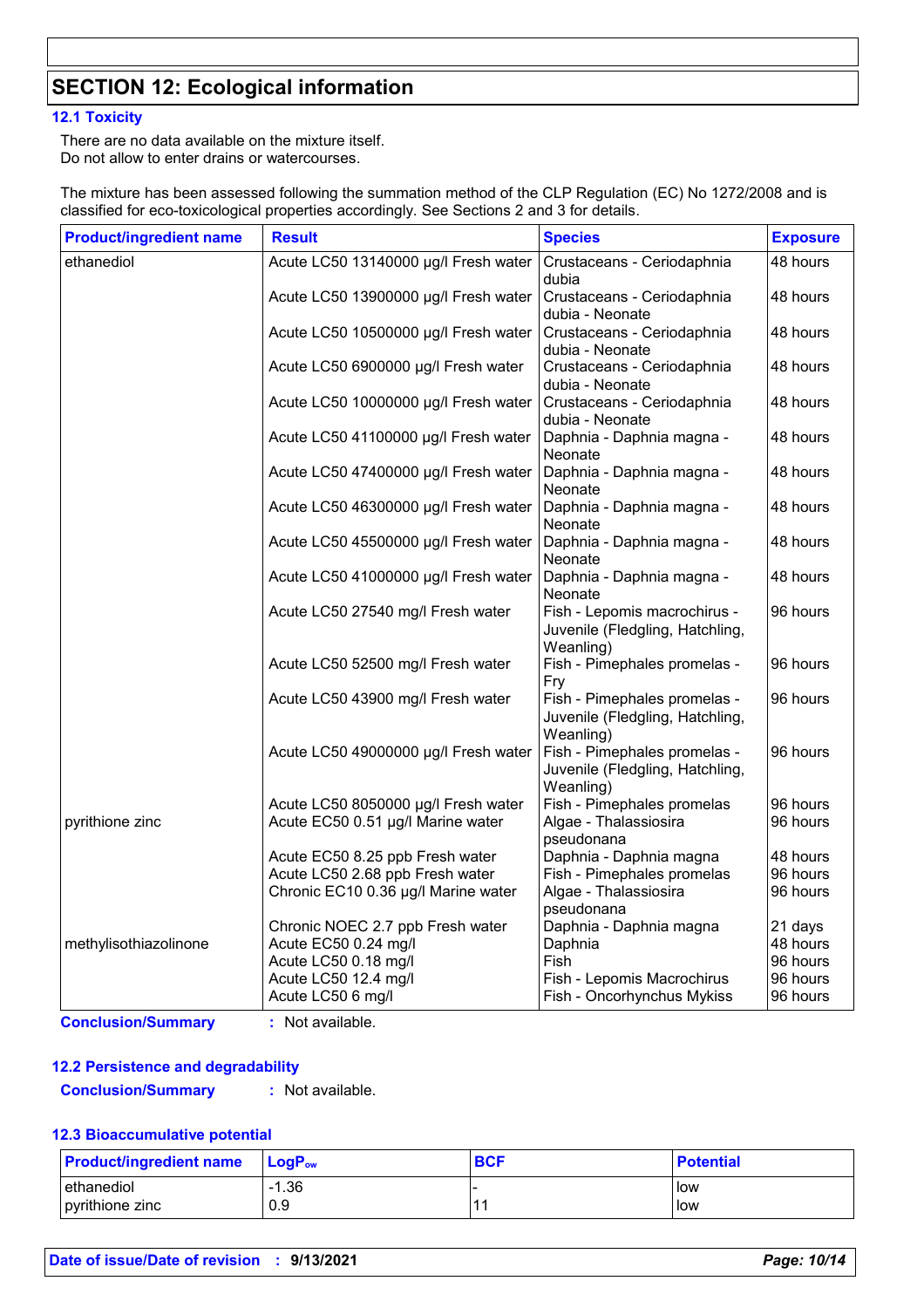### **SECTION 12: Ecological information**

| 12.4 Mobility in soil                                   |                  |
|---------------------------------------------------------|------------------|
| <b>Soil/water partition</b><br><b>coefficient (Koc)</b> | : Not available. |
| <b>Mobility</b>                                         | : Not available. |

#### **12.5 Results of PBT and vPvB assessment**

This mixture does not contain any substances that are assessed to be a PBT or a vPvB.

**12.6 Other adverse effects** : No known significant effects or critical hazards.

### **SECTION 13: Disposal considerations**

The information in this section contains generic advice and guidance. The list of Identified Uses in Section 1 should be consulted for any available use-specific information provided in the Exposure Scenario(s).

#### **13.1 Waste treatment methods**

| <b>Product</b>                 |                                                                                                                                                                                                                                                                                                                                                                                                                                                                                                                                                    |
|--------------------------------|----------------------------------------------------------------------------------------------------------------------------------------------------------------------------------------------------------------------------------------------------------------------------------------------------------------------------------------------------------------------------------------------------------------------------------------------------------------------------------------------------------------------------------------------------|
| <b>Methods of disposal</b>     | The generation of waste should be avoided or minimised wherever possible.<br>Disposal of this product, solutions and any by-products should at all times comply<br>with the requirements of environmental protection and waste disposal legislation<br>and any regional local authority requirements. Dispose of surplus and non-<br>recyclable products via a licensed waste disposal contractor. Waste should not be<br>disposed of untreated to the sewer unless fully compliant with the requirements of<br>all authorities with jurisdiction. |
| <b>Hazardous waste</b>         | The classification of the product may meet the criteria for a hazardous waste.<br>t.                                                                                                                                                                                                                                                                                                                                                                                                                                                               |
| <b>Disposal considerations</b> | Do not allow to enter drains or watercourses.<br>Dispose of according to all federal, state and local applicable regulations.<br>If this product is mixed with other wastes, the original waste product code may no<br>longer apply and the appropriate code should be assigned.<br>For further information, contact your local waste authority.                                                                                                                                                                                                   |
| <b>Packaging</b>               |                                                                                                                                                                                                                                                                                                                                                                                                                                                                                                                                                    |
| <b>Methods of disposal</b>     | The generation of waste should be avoided or minimised wherever possible. Waste<br>packaging should be recycled. Incineration or landfill should only be considered<br>when recycling is not feasible.                                                                                                                                                                                                                                                                                                                                             |
| <b>Disposal considerations</b> | Using information provided in this safety data sheet, advice should be obtained from<br>÷<br>the relevant waste authority on the classification of empty containers.<br>Empty containers must be scrapped or reconditioned.<br>Dispose of containers contaminated by the product in accordance with local or<br>national legal provisions.                                                                                                                                                                                                         |
| <b>Type of packaging</b>       | European waste catalogue (EWC)                                                                                                                                                                                                                                                                                                                                                                                                                                                                                                                     |
| <b>CEPE Paint Guidelines</b>   | 15 01 10*<br>packaging containing residues of or contaminated by<br>hazardous substances                                                                                                                                                                                                                                                                                                                                                                                                                                                           |
| <b>Special precautions</b>     | This material and its container must be disposed of in a safe way. Care should be<br>taken when handling emptied containers that have not been cleaned or rinsed out.<br>Empty containers or liners may retain some product residues. Avoid dispersal of<br>spilt material and runoff and contact with soil, waterways, drains and sewers.                                                                                                                                                                                                         |

| <b>SECTION 14: Transport information</b>            |                                                                          |                |
|-----------------------------------------------------|--------------------------------------------------------------------------|----------------|
|                                                     | <b>ADR</b>                                                               | <b>IMDG</b>    |
| 14.1. UN number                                     | UN3082                                                                   | Not regulated. |
| 14.2. UN proper<br>shipping name                    | ENVIRONMENTALLY HAZARDOUS<br>SUBSTANCE, LIQUID, N.O.S. (pyrithione zinc) |                |
| 14.3. Transport<br>hazard class(es)<br><b>Class</b> | 9                                                                        |                |
| Date of issue/Date of revision                      | 9/13/2021<br>- 17                                                        | Page: 11/14    |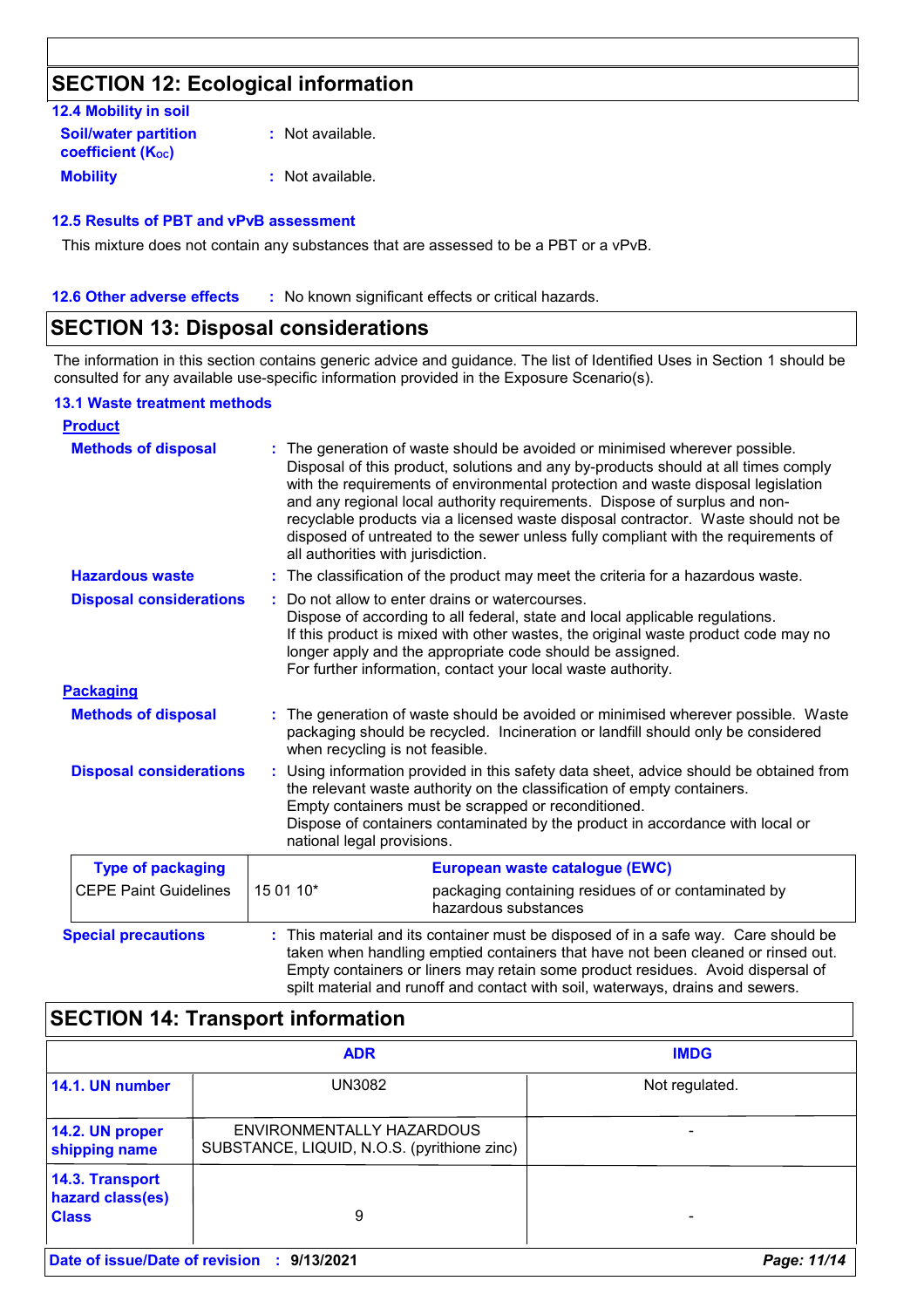| <b>SECTION 14: Transport information</b>                                |                                                                                                                                                                                                                  |                |
|-------------------------------------------------------------------------|------------------------------------------------------------------------------------------------------------------------------------------------------------------------------------------------------------------|----------------|
| <b>Subsidiary class</b>                                                 |                                                                                                                                                                                                                  |                |
| 14.4. Packing<br>group                                                  | Ш                                                                                                                                                                                                                | Ш              |
| 14.5.<br><b>Environmental</b><br>hazards<br><b>Marine pollutant</b>     | Yes.                                                                                                                                                                                                             | No.            |
| <b>Marine pollutant</b><br><b>substances</b>                            |                                                                                                                                                                                                                  | Not available. |
| 14.6. Special<br>precautions for<br><b>user</b>                         | Transport within user's premises: always transport in closed containers that are upright and<br>secure. Ensure that persons transporting the product know what to do in the event of an accident<br>or spillage. |                |
| <b>HI/Kemler number</b>                                                 | 90                                                                                                                                                                                                               |                |
| <b>Emergency</b><br>schedules (EmS)                                     |                                                                                                                                                                                                                  | F-A, S-F       |
| <b>14.7 Transport in bulk</b><br>according to IMO<br><b>instruments</b> | : Not applicable.                                                                                                                                                                                                |                |
| <b>Additional</b><br><b>information</b>                                 | This product is not regulated as a dangerous<br>good when transported in sizes of ≤5 L or ≤5 kg,<br>provided the packagings meet the general<br>provisions of 4.1.1.1, 4.1.1.2 and 4.1.1.4 to<br>$4.1.1.8$ .     |                |

#### **14.7 Transport in bulk according to IMO instruments**

### **SECTION 15: Regulatory information**

**15.1 Safety, health and environmental regulations/legislation specific for the substance or mixture EU Regulation (EC) No. 1907/2006 (REACH)**

#### **Annex XIV - List of substances subject to authorisation**

#### **Annex XIV**

None of the components are listed, or the component present is below its threshold.

#### **Substances of very high concern**

None of the components are listed, or the component present is below its threshold.

#### **Annex XVII - Restrictions :** Not applicable. **on the manufacture,**

**placing on the market and use of certain dangerous substances, mixtures and articles**

### **Other EU regulations**

**VOC for Ready-for-Use :** Not applicable.

#### **Mixture**

**Ozone depleting substances (1005/2009/EU)**

Not listed.

## **Prior Informed Consent (PIC) (649/2012/EU)**

Not listed.

#### **Seveso Directive**

**Date of issue/Date of revision : 9/13/2021** *Page: 12/14*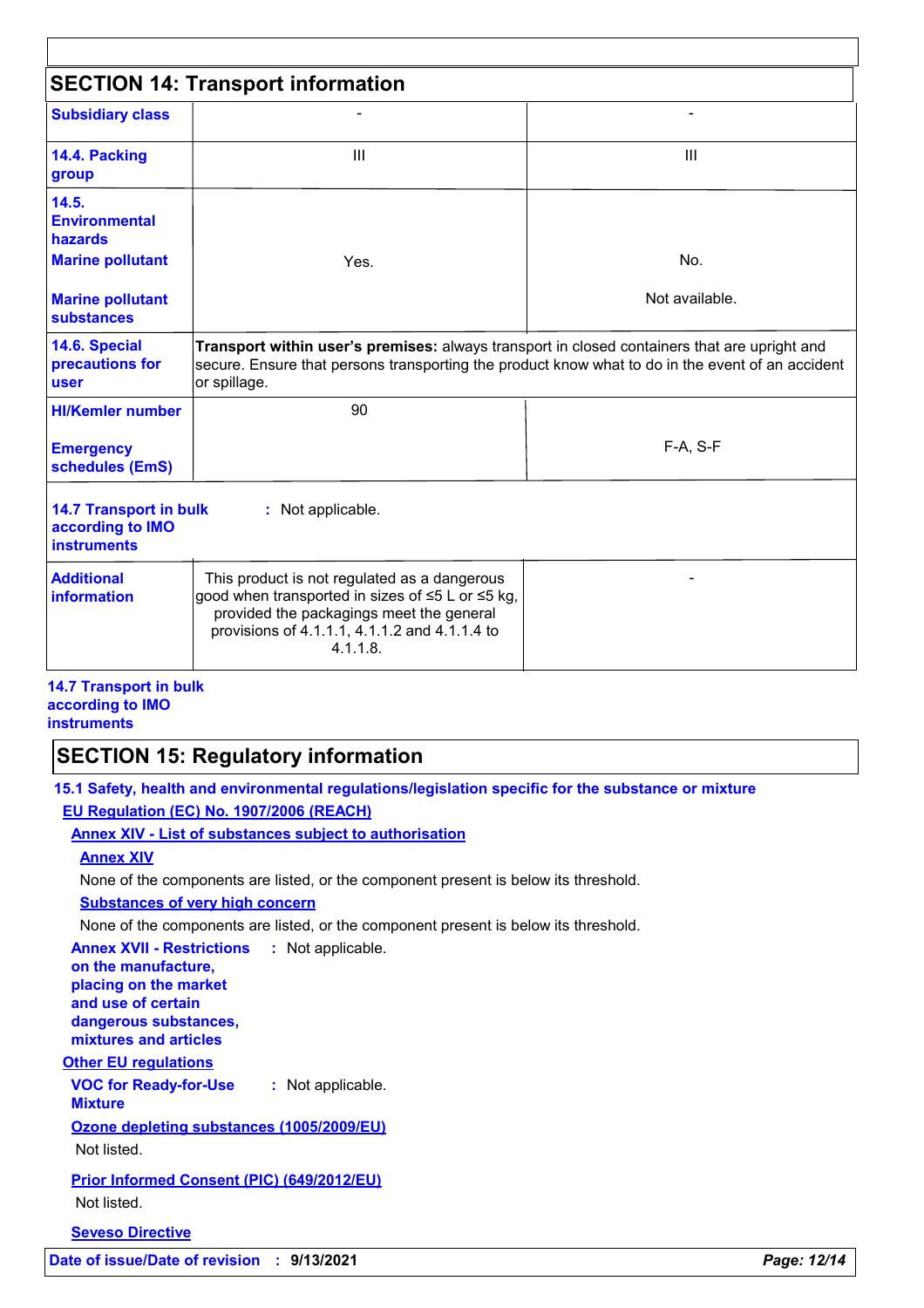### **SECTION 15: Regulatory information**

This product may add to the calculation for determining whether a site is within the scope of the Seveso Directive on major accident hazards.

#### **International regulations**

**Chemical Weapon Convention List Schedules I, II & III Chemicals**

Not listed.

#### **Montreal Protocol**

Not listed.

**Stockholm Convention on Persistent Organic Pollutants**

Not listed.

**Rotterdam Convention on Prior Informed Consent (PIC)** Not listed.

**UNECE Aarhus Protocol on POPs and Heavy Metals**

Not listed.

**15.2 Chemical safety** 

**:** No Chemical Safety Assessment has been carried out.

**assessment**

### **SECTION 16: Other information**

| <b>Product code</b>                                               | : SAMPLE A1030019 0006426-A-1                                                                                                                                                                                                                                                                                                                                                                                                                              |
|-------------------------------------------------------------------|------------------------------------------------------------------------------------------------------------------------------------------------------------------------------------------------------------------------------------------------------------------------------------------------------------------------------------------------------------------------------------------------------------------------------------------------------------|
| <b>CEPE code</b>                                                  | : 1                                                                                                                                                                                                                                                                                                                                                                                                                                                        |
|                                                                   | $\nabla$ Indicates information that has changed from previously issued version.                                                                                                                                                                                                                                                                                                                                                                            |
| <b>Abbreviations and acronyms : ATE = Acute Toxicity Estimate</b> | CLP = Classification, Labelling and Packaging Regulation [Regulation (EC) No.<br>1272/2008]<br>DMEL = Derived Minimal Effect Level<br>DNEL = Derived No Effect Level<br>EUH statement = CLP-specific Hazard statement<br>$N/A = Not available$<br>PBT = Persistent. Bioaccumulative and Toxic<br>PNEC = Predicted No Effect Concentration<br>RRN = REACH Registration Number<br>SGG = Segregation Group<br>vPvB = Very Persistent and Very Bioaccumulative |

#### **Procedure used to derive the classification according to Regulation (EC) No. 1272/2008 [CLP/GHS]**

| <b>Classification</b>   | <b>Justification</b> |
|-------------------------|----------------------|
| l Skin Sens. 1. H317    | Calculation method   |
| Aquatic Acute 1, H400   | Calculation method   |
| Aquatic Chronic 3, H412 | Calculation method   |

#### **Full text of abbreviated H statements**

| H <sub>301</sub>  | Toxic if swallowed.                                   |
|-------------------|-------------------------------------------------------|
| H <sub>302</sub>  | Harmful if swallowed.                                 |
| H <sub>311</sub>  | Toxic in contact with skin.                           |
| H <sub>3</sub> 14 | Causes severe skin burns and eye damage.              |
| H317              | May cause an allergic skin reaction.                  |
| H318              | Causes serious eye damage.                            |
| H <sub>330</sub>  | Fatal if inhaled.                                     |
| H <sub>360</sub>  | May damage fertility or the unborn child.             |
| H372              | Causes damage to organs through prolonged or repeated |
|                   | exposure.                                             |
| H400              | Very toxic to aquatic life.                           |
| H410              | Very toxic to aquatic life with long lasting effects. |
| H412              | Harmful to aquatic life with long lasting effects.    |
| <b>EUH071</b>     | Corrosive to the respiratory tract.                   |

**Full text of classifications [CLP/GHS]**